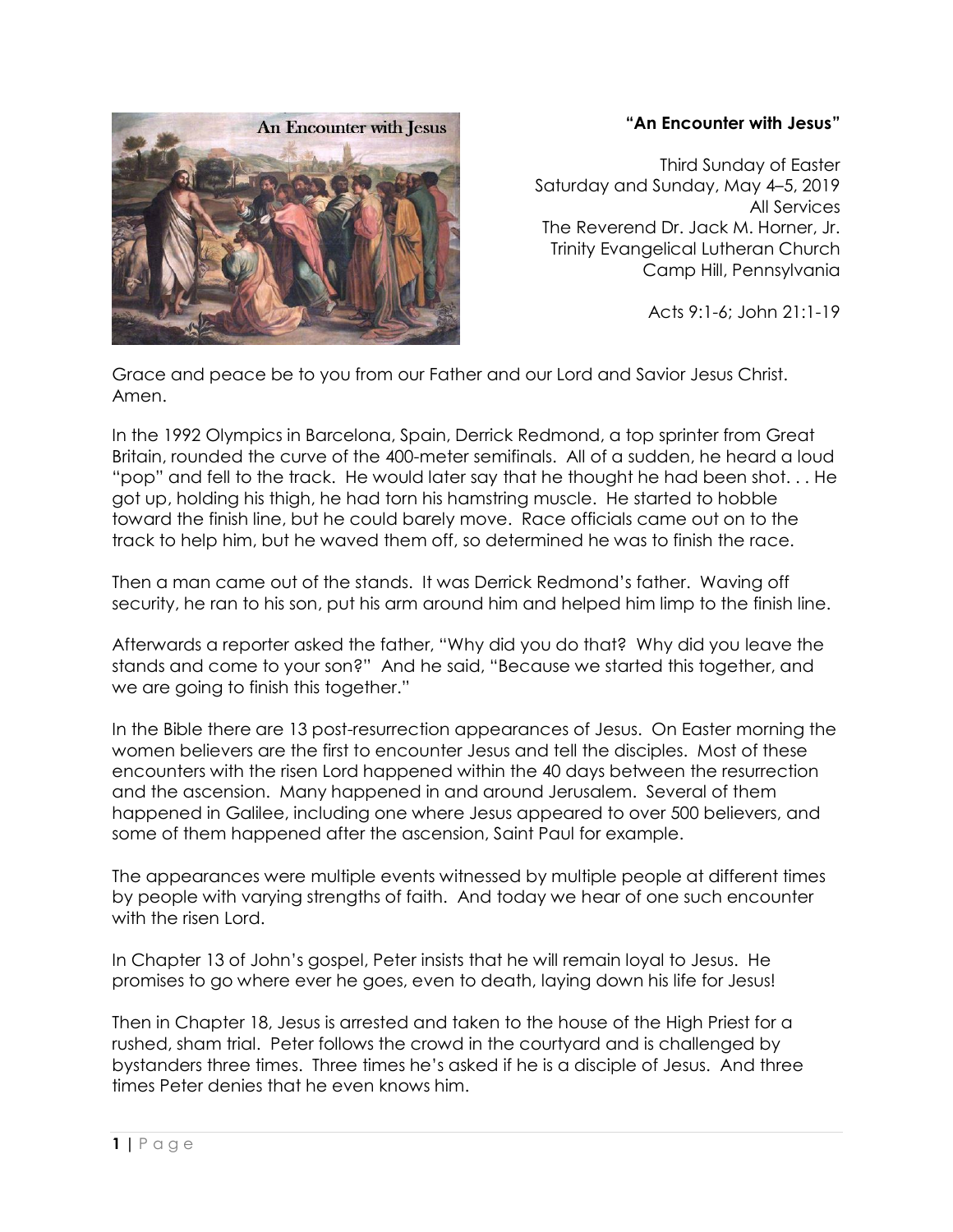When Jesus is on the cross dying, Peter, along with many of the other disciples are nowhere to be found.

And then the women disciples encounter Jesus at the empty tomb and announce his resurrection to the disciples. In John's gospel, the announcement serves as a starter guns of sort, as the beloved disciple John and Peter get into a foot race to see who can get to the empty tomb first.

Later that night Jesus appears to the disciples offering his Spirit and peace. A week later, another encounter as Jesus allays the uncertainty of Thomas. And now in Chapter 21, the disciples. . . go fishing.

Hesitant, unsure, confused they go back what is most familiar to them, they go fishing. Maybe they wanted to get on with their life, maybe they wanted a sense of normalcy and comfort. After all, they had families to look after. Maybe it was time for them just to settle down and do something sensible for a change, and this was the world that they knew.

The great spiritual experience of Easter fades and they return to a more familiar life. Peter and the other disciples aren't that much different from us. I've known so many people in the course of my ministry who after having an intense spiritual experience return back to their old lives, the same lives that they always had.

So, Peter and his friends go back to fishing. But without Jesus, it's not going very well. After a whole night of fishing, they're left with empty nets as a fisherman, I know the feeling!

Have you ever been there? A time in life of empty nets? Maybe you tried starting a new business and failed. Or perhaps you landed the job of your dreams, but it didn't work out. Or maybe you had the perfect marriage, but it fell apart. Or you have health problems that keep you from doing the things in life that you wanted to do.

Peter thought his life was going to be different. He had been invited by Jesus to fish for people. He saw great deeds of power, experienced miracles, had tender moments with Jesus as well as being challenged by him. Peter was Jesus' right hand man, he was his rock, and together they were going to do amazing things. But now all he has is an empty net and burdened soul of a person who had refused to acknowledge his friend, his rabbi, his Lord.

Then from the light of the early morning a voice calls out from the shore. Like Mary in the garden, they didn't know it was him. But soon they did. Jesus calls to them "cast the net to the other side. . .", and dutifully they obey the voice of Jesus and a miracle occurs. They succeed, abundantly and they recognize that Jesus is in their midst.

And Peter, the Rock, who had unfinished business with Jesus, jumps in the water, impulsive as ever.